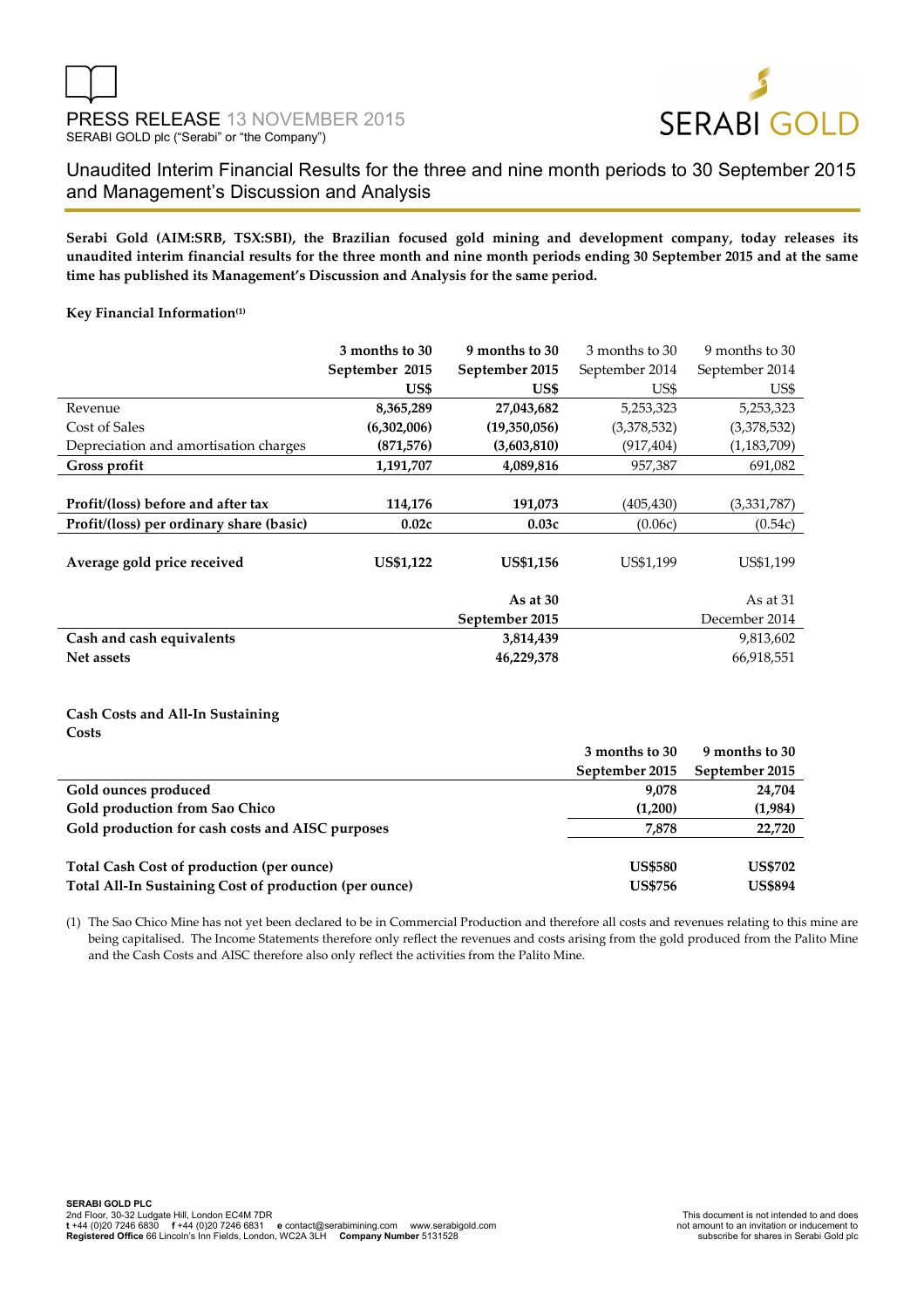

#### **Key Operational Information**

## **SUMMARY PRODUCTION STATISTICS FOR THE THREE QUARTERS ENDING 30th SEPTEMBER 2015 (Palito & Sao Chico)**

|                                  |                  | Ouarter 1 | <b>Ouarter 2</b> | Quarter 3 | <b>Year to Date</b> |
|----------------------------------|------------------|-----------|------------------|-----------|---------------------|
| Horizontal<br>$\mathbf{u}$<br>п. | Metres           | 1,491     | 2,078            | 2,691     | 6,260               |
| Mined ore                        | Tonnes           | 25,812    | 31,488           | 36,587    | 93,887              |
|                                  | Gold grade (g/t) | 10.90     | 9.18             | 10.65     | 10.23               |
| Milled ore                       | Tonnes           | 31,412    | 33,279           | 31,789    | 96,480              |
|                                  | Gold grade (g/t) | 8.52      | 8.28             | 9.47      | 8.75                |
| Gold production <sup>(1)</sup>   | Ounces           | 7,389     | 8,237            | 9,078     | 24,704              |

(1) Gold production figures are subject to amendment pending final agreed assays of the gold content of the copper/gold concentrate and gold dore that is delivered to the refineries. Amendments when realised are applied retrospectively to the relevant month of production and therefore figures reported for past periods are subject to change.

#### **Financial Highlights**

- All-In Sustaining Costs of US\$894 for the year to date with cash costs of US\$702.
- All-In Sustaining Costs of US\$756 for the third quarter of 2015 with cash costs of US\$580.
- Cash holdings of US\$3.81 million at 30 September 2015.
- Average gold price of US\$1,122 received on gold sales in the third quarter of 2015 and US\$1,156 for the year to date.
- All-In Sustaining Costs ("AISC") for the full year expected to be approximately US\$900 per ounce.
- At 30 September 2015, the Brazilian Real to US Dollar exchange rate had weakened by approximately 50% compared against 31 December 2014 and by 41% as at 11 November 2015.
- Annual inflation in Brazil for October 2015 was 9.93% the highest rate since November 2003.

## **Operational Highlights**

- Record gold production for the quarter totaled  $9,078$  ounces<sup>(1)</sup> a 10.1% increase compared with the second quarter; 7,878 ounces from the processing of Palito run of mine ore ("ROM") and surface stockpiles, and 1,200 ounces from Sao Chico ore.
- Combined quarterly mill throughput, for both Palito and Sao Chico ore, totalled 31,789 tonnes.
- Quarterly mine production totalled 36,587 tonnes, 28,625 tonnes at 11.04 g/t for Palito and 7,962 tonnes at 9.27 g/t gold for Sao Chico.
- At the end of the third quarter, surface stockpiles at Palito and Sao Chico totalled 11,392 tonnes at 3.50 g/t gold.
- A third Ball mill has been purchased and is planned to be installed and operational together with other improvements in throughput for the Flotation and Carbon in Pulp ("CIP") process circuits at the start of the second quarter 2016.
- Forecast for gold production in 2015 of approximately 33,000 ounces being an 80% improvement on 2014.
- (1) Gold production figures are subject to amendment pending final agreed assays of the gold content of the copper/gold concentrate and gold dore that is delivered to the refineries.

#### **Palito development**

• Quarterly mine development at Palito totalled 1,850 metres, exceeding internal plans by 35%.

#### **Sao Chico development**

- Quarterly mine development total was 841 metres.
- The main ramp at Sao Chico has now almost reached the next planned development level at 156mRL. Ore development is on-going on the three higher levels at 216mRL, 199mRL and 186mRL.
- At the end of September 2015, 39 holes totalling 6,014 metres had been drilled from the surface diamond drilling programme.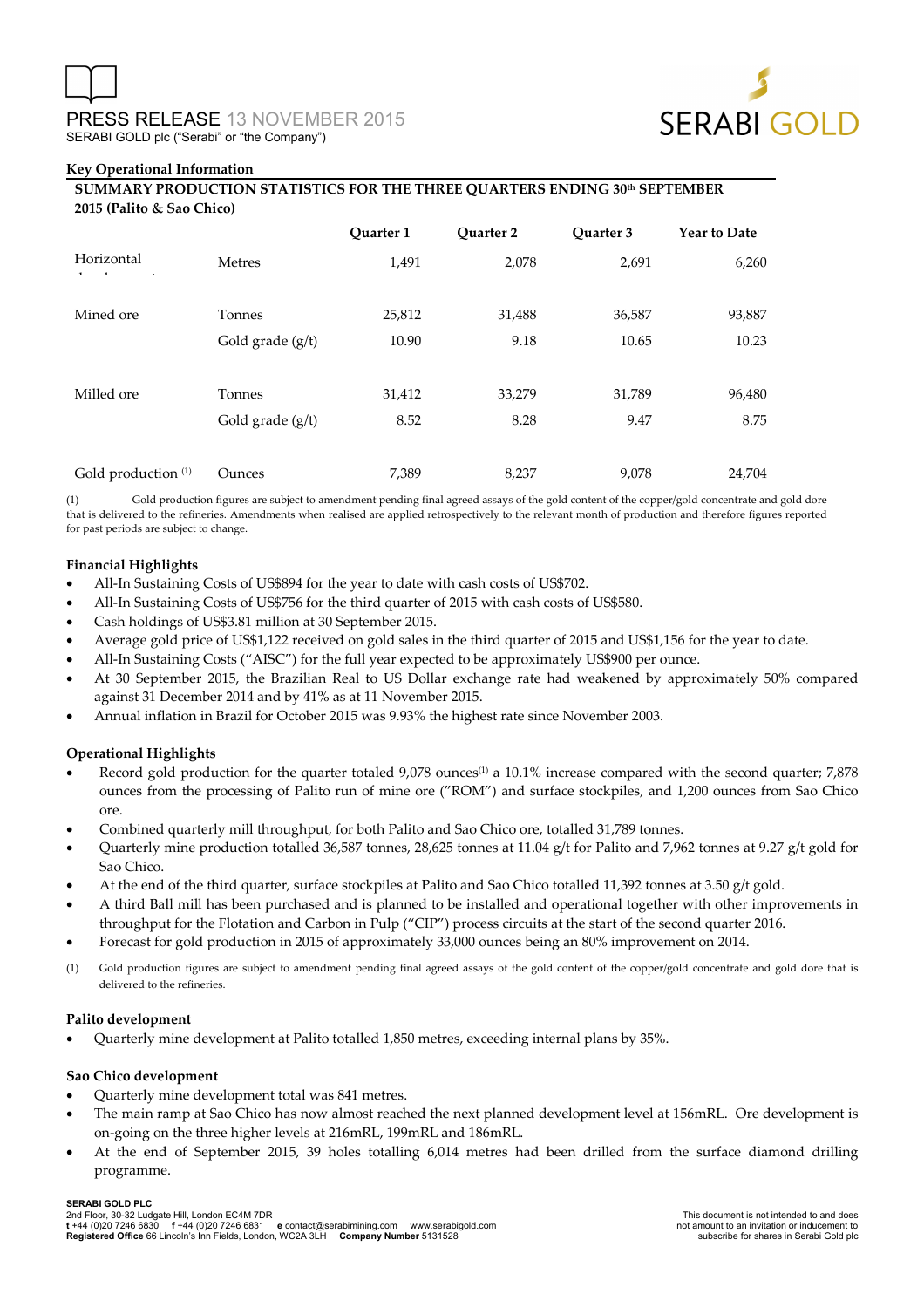PRESS RELEASE 13 NOVEMBER 2015 SERABI GOLD plc ("Serabi" or "the Company")



#### **Mike Hodgson, CEO of Serabi commented,**

"As reported in the news release of 29 October 2015, the third quarter of 2015 represented the best quarterly production to date with a 10% increase in overall gold production, including a 53% increase in gold production from Sao Chico over the preceding quarter.

"The reported financial results do however only reflect the gold production, revenues and costs associated with the Palito Mine, as Sao Chico remains in development and has not yet reached commercial production. I am pleased to report that the Group has generated a gross operating profit for the nine months to the end of September 2015 of US\$4.1 million, and has achieved good cash-flow from operations of US\$3.6 million over the same period. The AISC for the Palito operation for the nine months to 30 September 2015 was US\$894 per ounce and has been decreasing progressively over the last few months.

"Serabi is continuing to invest in the development of the Sao Chico Mine though much of the investment in the mine development and pre-operating activities is being covered by the revenues that are generated. The grades at Sao Chico are, at times, truly spectacular, but the nature of the mineralisation means that we are more reliant on assay control to identify the gold bearing mineralisation. At Palito we can place a higher level of reliance on visual control, whilst at Sao Chico, closer spaced sampling is a necessity. We are however building, through the combination of on-going underground mine development and surface and underground drilling, a much better understanding of the mineralisation.

"As also reported in the news release of 29 October 2015, it is becoming evident that the operation will require an increase in milling capacity to allow us to run down our existing stockpiles and provide the opportunity to create excess capacity that will enable better production and maintenance scheduling. A third ball mill has been acquired and delivered to site and this, along with improvements in the flotation and cyanidation plant, will allow us to increase throughputs. Whilst we would plan to operate during 2016 at around 500 tonnes per day ("tpd"), the capacity of the milling circuit could be up to 600 tpd. We anticipate that these upgrades, which are being financed out of cash flow, will be completed early in the second quarter of 2016.

"In addition to funding the upgrade programme, operational cash flow is being used to pay down the short term debt facility with Sprott. With the timing of the debt retirement and the increase in production capacity expected early in the second quarter of 2016, I anticipate that the Group will be generating a strong cash-flow for pursuing its organic growth opportunities thereafter.

"At this time we now have the benefit of being well into the fourth quarter, and can provide a better estimate of 2015 total production. With the excellent third quarter performance we now anticipate the AISC will be approximately US\$900 per ounce for the full year. A combination of energy problems, slow production progress at Sao Chico, and slightly reduced production grades at Palito, will mean slightly reduced total production for 2015 of 33,000 ounces. Nevertheless this will be almost double the gold production of 2014 which I see as being a very satisfactory years' work.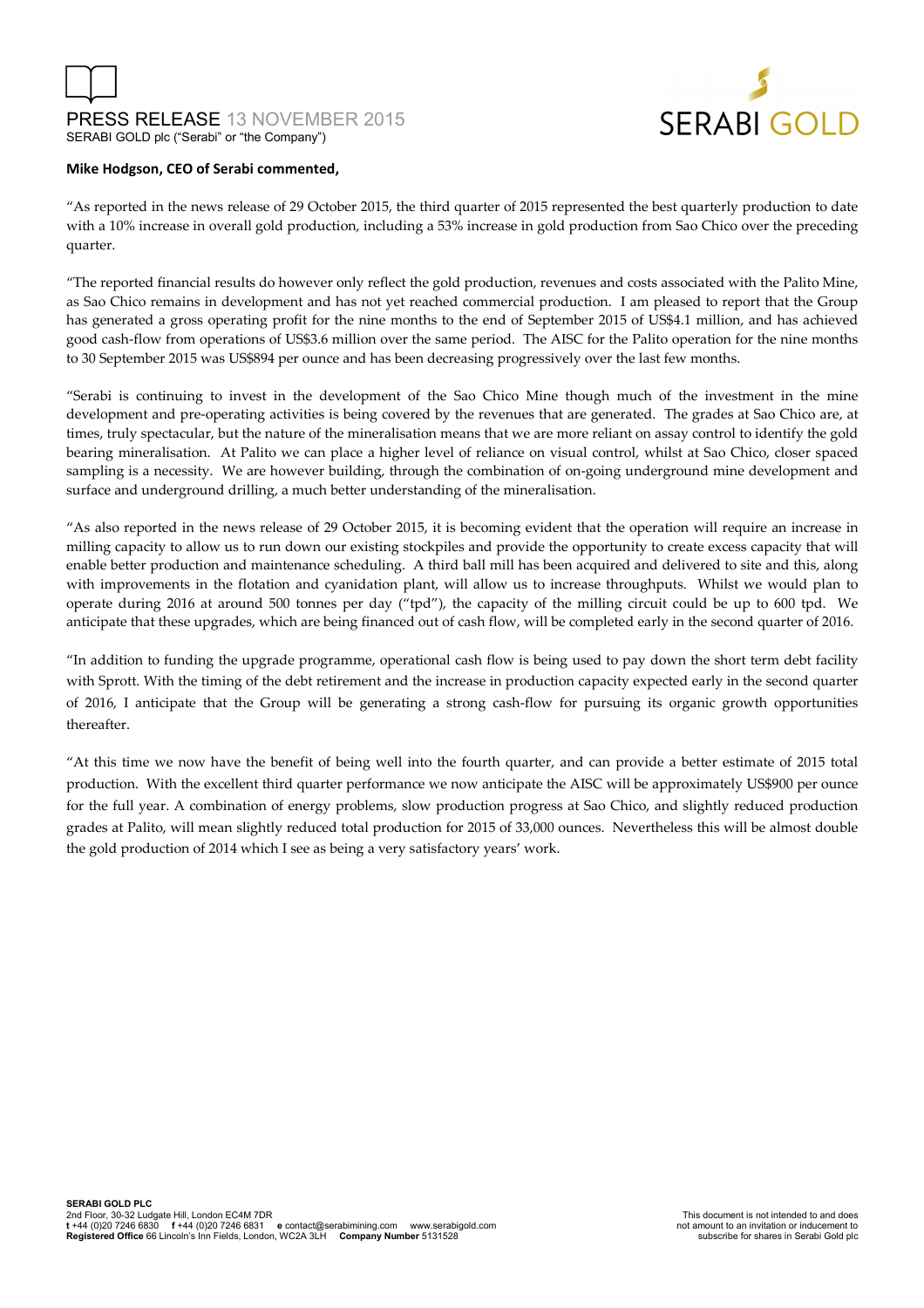

#### **SERABI GOLD PLC Condensed Consolidated Statements of Comprehensive Income**

|                                                                                                          |              | For the three months ended<br>30 September |               | For the nine months ended<br>30 September |               |  |
|----------------------------------------------------------------------------------------------------------|--------------|--------------------------------------------|---------------|-------------------------------------------|---------------|--|
|                                                                                                          |              | 2015                                       | 2014          | 2015                                      | 2014          |  |
| (expressed in US\$)                                                                                      | <b>Notes</b> | (unaudited)                                | (unaudited)   | (unaudited)                               | (unaudited)   |  |
| <b>CONTINUING OPERATIONS</b>                                                                             |              |                                            |               |                                           |               |  |
| Revenue                                                                                                  |              | 8,365,289                                  | 5,253,323     | 27,043,682                                | 5,253,323     |  |
| Operating expenses                                                                                       |              | (6,302,006)                                | (3,378,532)   | (19,350,056)                              | (3,378,532)   |  |
| Depreciation of plant and equipment                                                                      |              | (871,576)                                  | (917, 404)    | (3,603,810)                               | (1, 183, 709) |  |
| Gross profit                                                                                             |              | 1,191,707                                  | 957,387       | 4,089,816                                 | 691,082       |  |
| Administration expenses                                                                                  |              | (871, 153)                                 | (1,243,580)   | (3,024,671)                               | (3,637,598)   |  |
| Share based payments                                                                                     |              | (101, 019)                                 | (76,006)      | (303,056)                                 | (149, 433)    |  |
| Operating profit / (loss)                                                                                |              | 219,535                                    | (362, 199)    | 762,089                                   | (3,095,949)   |  |
| Foreign exchange (loss)                                                                                  |              | (364, 869)                                 | (68,037)      | (171, 238)                                | (59, 161)     |  |
| Finance expense                                                                                          |              | (388,074)                                  | (154, 982)    | (1,206,276)                               | (360, 938)    |  |
| Investment income                                                                                        |              | 647,584                                    | 179,788       | 806,498                                   | 184,261       |  |
| Profit / (loss) before taxation                                                                          |              | 114,176                                    | (405, 430)    | 191,073                                   | (3,331,787)   |  |
| Income tax expense                                                                                       |              |                                            |               |                                           |               |  |
| Profit / (loss) for the period from continuing<br>operations <sup>(2)(3)</sup>                           |              | 114,176                                    | (405, 430)    | 191,073                                   | (3,331,787)   |  |
| Other comprehensive income (net of tax)<br>Items that may be reclassified subsequently to profit or loss |              |                                            |               |                                           |               |  |
| Exchange differences on translating foreign<br>operations                                                |              | (11,995,969)                               | (7, 129, 622) | (21, 183, 302)                            | (3, 411, 657) |  |
| Total comprehensive (loss) for the period (3)                                                            |              | (11,881,793)                               | (7,535,052)   | (20,992,229)                              | (6,743,444)   |  |
| Profit / (loss) per ordinary share (basic) <sup>(2)</sup>                                                | 3            | 0.02c                                      | (0.06c)       | 0.03c                                     | (0.54c)       |  |
| Profit / (loss) per ordinary share (diluted) <sup>(2)</sup>                                              | 3            | 0.01c                                      | (0.06c)       | 0.02c                                     | (0.54c)       |  |

(1) The Sao Chico Mine has not yet been declared to be in Commercial Production and therefore all costs and revenues relating to this mine are being capitalised. The Income Statements therefore only reflect the revenues and costs arising from the gold produced from the Palito Mine.

(2) All revenue and expenses arise from continuing operations.

(3) The Group has no non-controlling interests and all losses are attributable to the equity holders of the Parent Company.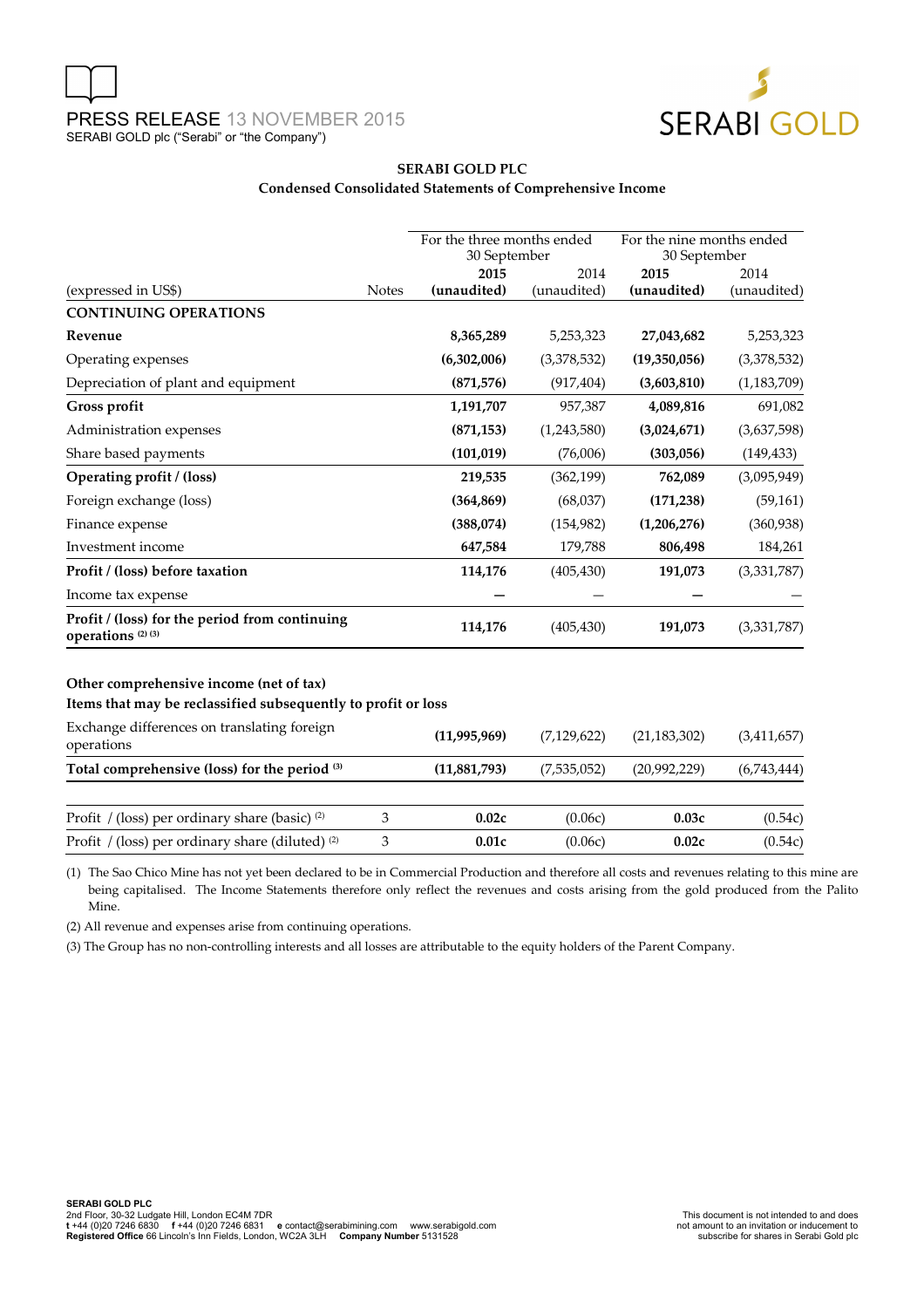



#### **SERABI GOLD PLC Condensed Consolidated Balance Sheets**

|                                       | As at          | As at          | As at          |  |
|---------------------------------------|----------------|----------------|----------------|--|
|                                       | 30 September   | 30 September   | 31 December    |  |
|                                       | 2015           | 2014           | 2014           |  |
| (expressed in US\$)                   | (unaudited)    | (unaudited)    | (audited)      |  |
| Non-current assets                    |                |                |                |  |
| Deferred exploration costs            | 9,018,777      | 24,888,399     | 11,799,271     |  |
| Property, plant and equipment         | 39, 181, 535   | 39,381,145     | 54,103,898     |  |
| Total non-current assets              | 48,200,312     | 64,269,544     | 65,903,169     |  |
| <b>Current assets</b>                 |                |                |                |  |
| Inventories                           | 7,677,056      | 7,554,145      | 8,070,215      |  |
| Trade and other receivables           | 6,683,465      | 5,164,216      | 6,772,046      |  |
| Prepayments and accrued income        | 2,248,960      | 2,441,265      | 2,503,877      |  |
| Cash and cash equivalents             | 3,814,439      | 6,719,202      | 9,813,602      |  |
| Total current assets                  | 20,423,920     | 21,878,828     | 27,159,740     |  |
| <b>Current liabilities</b>            |                |                |                |  |
| Trade and other payables              | 3,989,936      | 4,416,758      | 4,601,337      |  |
| Interest bearing liabilities          | 13,619,743     | 8,611,693      | 16,228,220     |  |
| Derivative financial liabilities      | 70,038         |                | 528,503        |  |
| Accruals                              | 167,237        | 137,739        | 167,377        |  |
| Total current liabilities             | 17,846,954     | 13,166,190     | 21,525,437     |  |
| Net current assets                    | 2,576,966      | 8,712,638      | 5,634,303      |  |
| Total assets less current liabilities | 50,777,278     | 72,982,182     | 71,537,472     |  |
| Non-current liabilities               |                |                |                |  |
| Trade and other payables              | 2,226,238      |                | 1,424,798      |  |
| Provisions                            | 2,075,105      | 1,415,165      | 2,829,468      |  |
| Interest bearing liabilities          | 246,557        | 1,678,556      | 364,655        |  |
| Total non-current liabilities         | 4,547,900      | 3,093,721      | 4,618,921      |  |
| Net assets                            | 46,229,378     | 69,888,461     | 66,918,551     |  |
| Equity                                |                |                |                |  |
| Share capital                         | 5,263,182      | 61,668,212     | 61,668,212     |  |
| Share premium                         |                | 67,809,848     | 67,656,848     |  |
| Option reserve                        | 2,646,397      | 2,290,914      | 2,400,080      |  |
| Other reserves                        | 450,262        | 2,241,144      | 450,262        |  |
| <b>Translation reserve</b>            | (39, 919, 594) | (14, 182, 830) | (18, 736, 292) |  |
| Distributable surplus                 | 77,789,131     | (49, 938, 827) | (46,520,559)   |  |
| Equity shareholders' funds            | 46,229,378     | 69,888,461     | 66,918,551     |  |

The interim financial information has not been audited and does not constitute statutory accounts as defined in Section 434 of the Companies Act 2006. Whilst the financial information included in this announcement has been compiled in accordance with International Financial Reporting Standards ("IFRS") this announcement itself does not contain sufficient financial information to comply with IFRS. The Group statutory accounts for the year ended 31 December 2014 prepared under IFRS as adopted in the EU and with IFRS and their interpretations adopted by the International Accounting Standards Board have been filed with the Registrar of Companies following their adoption by shareholders at the last Annual General Meeting. The auditor's report on these accounts was unqualified but did contain an Emphasis of Matter with respect to the Company and the Group regarding Going Concern. The auditor's report did not contain a statement under Section 498 (2) or 498 (3) of the Companies Act 2006.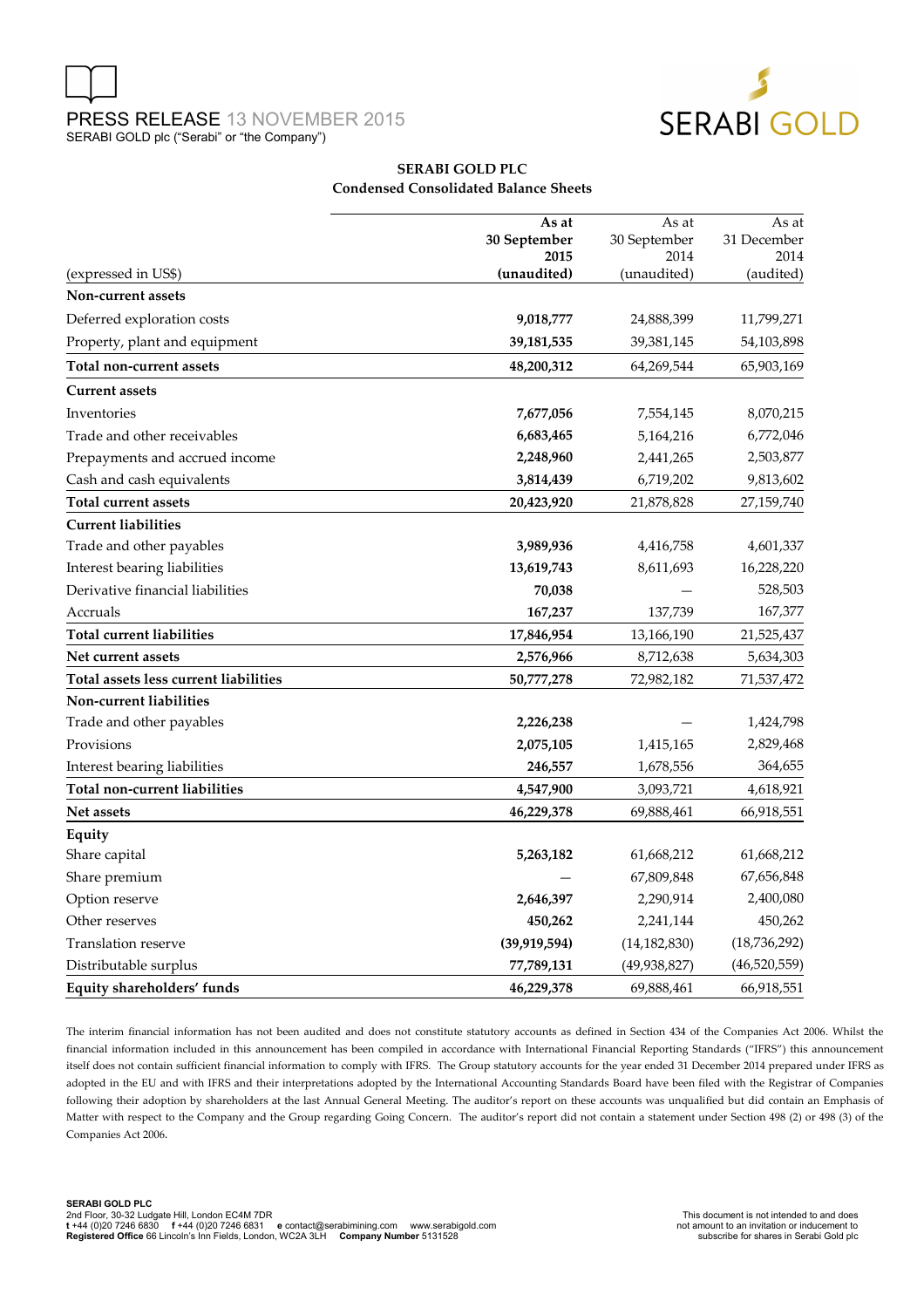



## S**ERABI GOLD PLC Condensed Consolidated Statements of Changes in Shareholders' Equity**

| (expressed in US\$)<br>(unaudited)                                  | Share<br>capital | Share<br>premium | Share<br>option<br>reserve | Other<br>reserves <sup>(1)</sup> | Translation<br>reserve | Distributable<br>surplus | Total equity               |
|---------------------------------------------------------------------|------------------|------------------|----------------------------|----------------------------------|------------------------|--------------------------|----------------------------|
| Equity shareholders' funds at<br>31 December                        | 60,003,212       | 54,479,151       | 2,330,789                  | 789,076                          | (10,771,173)           | (46,796,348)             | 60,034,707                 |
| Foreign currency adjustments<br>Loss for the period                 |                  |                  |                            |                                  | (3,411,657)            | (3,331,787)              | (3,411,657)<br>(3,331,787) |
| Total comprehensive income<br>for the period                        |                  |                  |                            |                                  | (3,411,657)            | (3,331,787)              | (6,743,444)                |
| Issue of new ordinary shares<br>for acquisition                     | 1,665,000        | 13,455,000       |                            | 1,530,000                        |                        |                          | 16,650,000                 |
| Costs associated with issue of<br>new ordinary shares for cash      |                  | (202, 235)       |                            |                                  |                        |                          | (202, 235)                 |
| Warrants lapsed in period                                           |                  | 77,932           |                            | (77, 932)                        |                        |                          |                            |
| Share options lapsed in period                                      |                  |                  | (189, 308)                 |                                  |                        | 189,308                  |                            |
| Share option expense                                                |                  | —                | 149,433                    |                                  |                        |                          | 149,433                    |
| Equity shareholders' funds at<br>30 September                       | 61,668,212       | 67,809,848       | 2,290,914                  | 2,241,144                        | (14, 182, 830)         | (49, 938, 827)           | 69,888,461                 |
| Foreign currency adjustments                                        |                  |                  |                            |                                  | (4, 553, 462)          |                          | (4,553,462)                |
| Profit for the period                                               |                  |                  |                            |                                  |                        | 3,157,386                | 3,157,386                  |
| Total comprehensive income<br>for the period                        |                  |                  |                            |                                  | (4,553,462)            | 3,157,386                | (1,396,076)                |
| Correction relating to treatment<br>of warrants                     |                  | (153,000)        |                            | (1,530,000)                      |                        |                          | (1,683,000)                |
| Convertible Loan Stock Repaid                                       |                  |                  |                            | (260, 882)                       |                        | 260,882                  |                            |
| Share option expense                                                |                  |                  | 109,166                    |                                  |                        |                          | 109,166                    |
| Equity shareholders' funds at<br>31 December                        | 61,668,212       | 67,656,848       | 2,400,080                  | 450,262                          | (18,736,292)           | (46,520,559)             | 66,918,551                 |
| Foreign currency adjustments                                        |                  |                  |                            | $\overline{\phantom{0}}$         | (21, 183, 302)         |                          | (21, 183, 302)             |
| Profit for the period                                               |                  |                  |                            |                                  |                        | 191,073                  | 191,073                    |
| Total comprehensive income<br>for the period                        |                  |                  |                            |                                  | (21, 183, 302)         | 191,073                  | (20,992,229)               |
| Cancellation of Share Premium<br>and Deferred Shares <sup>(2)</sup> | (56, 405, 030)   | (67, 656, 848)   |                            |                                  |                        | 124,061,878              |                            |
| Share options lapsed in period                                      |                  |                  | (56, 739)                  |                                  |                        | 56,739                   |                            |
| Share option expense                                                |                  |                  | 303,056                    |                                  |                        |                          | 303,056                    |
| Equity shareholders' funds at<br>30 September                       | 5,263,182        |                  | 2,646,397                  | 450,262                          | (39, 919, 594)         | 77,789131                | 46,229,378                 |

(1) Other reserves comprise a merger reserve of US\$361,461 (2014: US\$ 361,461) and a warrant reserve of US\$88,801 (December 2014: US\$88,801).

(2) The Company cancelled its Share Premium Account totalling US\$67,656,848 as well as all of its Deferred Shares totalling US\$56,405,030 pursuant a Court Order dated 29 July 2015 and the total amount of US\$124,061,878 has been transferred to the Profit and Loss Reserve Account as a realised gain.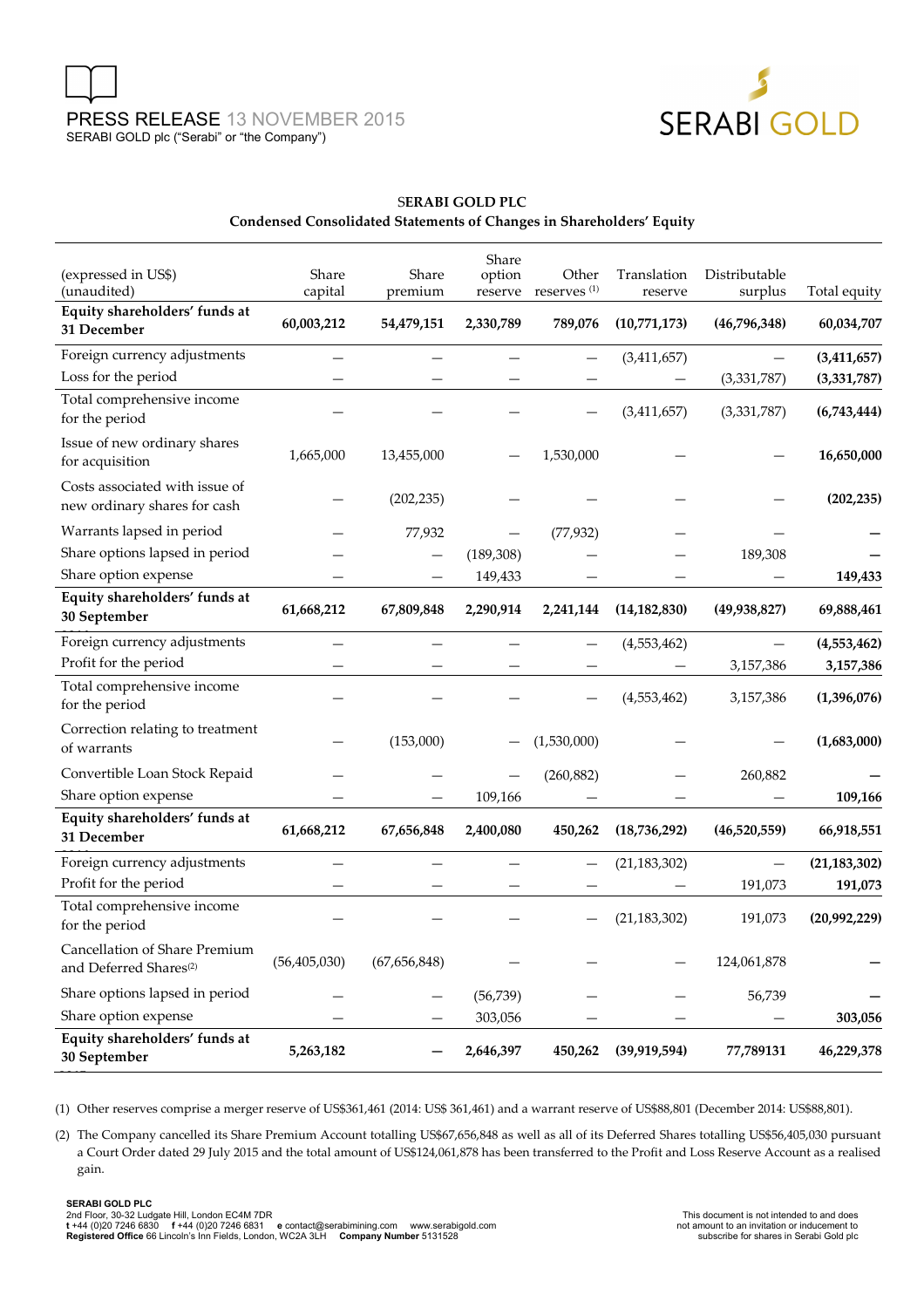



## **SERABI GOLD PLC Condensed Consolidated Cash Flow Statements**

|                                                                           | For the three months<br>ended 30 September |                     | For the nine months<br>ended 30 September |                     |  |
|---------------------------------------------------------------------------|--------------------------------------------|---------------------|-------------------------------------------|---------------------|--|
| (expressed in US\$)                                                       | 2015<br>(unaudited)                        | 2014<br>(unaudited) | 2015<br>(unaudited)                       | 2014<br>(unaudited) |  |
| Operating activities                                                      |                                            |                     |                                           |                     |  |
| Profit / (loss) before taxation                                           | 114,176                                    | (405, 430)          | 191,073                                   | (3,331,787)         |  |
| Depreciation - plant, and equipment                                       | 871,576                                    | 917,404             | 3,603,810                                 | 1,183,709           |  |
| Net financial expense                                                     | 105,359                                    | 43,231              | 571,016                                   | 235,838             |  |
| Option costs                                                              | 101,019                                    | 76,005              | 303,056                                   | 149,433             |  |
| Interest paid                                                             | (84, 406)                                  | (146,985)           | (854, 276)                                | (301, 738)          |  |
| Foreign exchange gain                                                     | 112,300                                    | 487,955             | 276,788                                   | 491,976             |  |
| Changes in working capital                                                |                                            |                     |                                           |                     |  |
| (Increase) in inventories                                                 | (1, 103, 999)                              | (3,785,301)         | (2,552,479)                               | (4, 115, 534)       |  |
| (Increase) / decrease in receivables, prepayments and<br>accrued income   | 791,116                                    | (359,087)           | (775, 400)                                | (6,523,986)         |  |
| Increase in payables, accruals and provisions                             | 1,219,436                                  | 1,010,240           | 2,860,354                                 | 1,505,621           |  |
| Net cash inflow/(outflow) from operations                                 | 2,126,577                                  | (2,161,968)         | 3,623,942                                 | (10,706,468)        |  |
|                                                                           |                                            |                     |                                           |                     |  |
| <b>Investing activities</b>                                               |                                            |                     |                                           |                     |  |
| Sales revenues recognised to date                                         | 1,340,259                                  | (1,094,635)         | 2,267,350                                 | 4,126,078           |  |
| Capitalised pre-operating costs                                           | (1,724,903)                                | 522,231             | (2,392,111)                               | (7,610,695)         |  |
| Purchase of property, plant and equipment and projects in<br>construction | (997, 540)                                 | (783, 869)          | (4,285,435)                               | (3,075,714)         |  |
| Other development expenditures                                            | (150, 801)                                 |                     | (948, 633)                                |                     |  |
| Exploration and development expenditure                                   | (108, 083)                                 | (459, 673)          | (570, 318)                                | (1,222,341)         |  |
| Interest received                                                         | 1                                          | 184,261             | 842                                       | 184,261             |  |
| Net cash outflow on investing activities                                  | (1,641,067)                                | (1,631,685)         | (5,928,305)                               | (7,598,411)         |  |
| <b>Financing activities</b>                                               |                                            |                     |                                           |                     |  |
| Issue of ordinary share capital                                           |                                            |                     |                                           | 16,650,000          |  |
| Payment of share issue costs                                              |                                            |                     |                                           | (202, 235)          |  |
| Repayment of short-term secured loan                                      | (1,000,000)                                |                     | (3,000,000)                               | (5,500,000)         |  |
| Drawdown of short term shareholder loan facility                          |                                            |                     |                                           | 2,750,000           |  |
| Drawdown of bank loan facility                                            |                                            | 3,000,000           |                                           | 3,000,000           |  |
| Receipts from short-term trade finance                                    | 6,435,952                                  | 5,965,847           | 17,123,401                                | 9,154,249           |  |
| Repayment of short-term trade finance                                     | (6, 130, 683)                              | (4,018,394)         | (16,994,618)                              | (4,018,394)         |  |
| Payment of finance lease liabilities                                      | (303, 380)                                 | (263, 392)          | (570, 445)                                | (518, 542)          |  |
| Net cash (outflow) / inflow from financing activities                     | (998, 111)                                 | 4,684,088           | (3,441,662)                               | 21,314,881          |  |
| Net (decrease) / increase in cash and cash equivalents                    | (512,601)                                  | 890,435             | (5,746,025)                               | 3,010,002           |  |
| Cash and cash equivalents at beginning of period                          | 4,481,970                                  | 5,920,963           | 9,813,602                                 | 3,789,263           |  |
| Exchange difference on cash                                               | (154, 930)                                 | (92, 196)           | (253, 138)                                | (80,063)            |  |
| Cash and cash equivalents at end of period                                | 3,814,439                                  | 6,719,202           | 3,814,439                                 | 6,719,202           |  |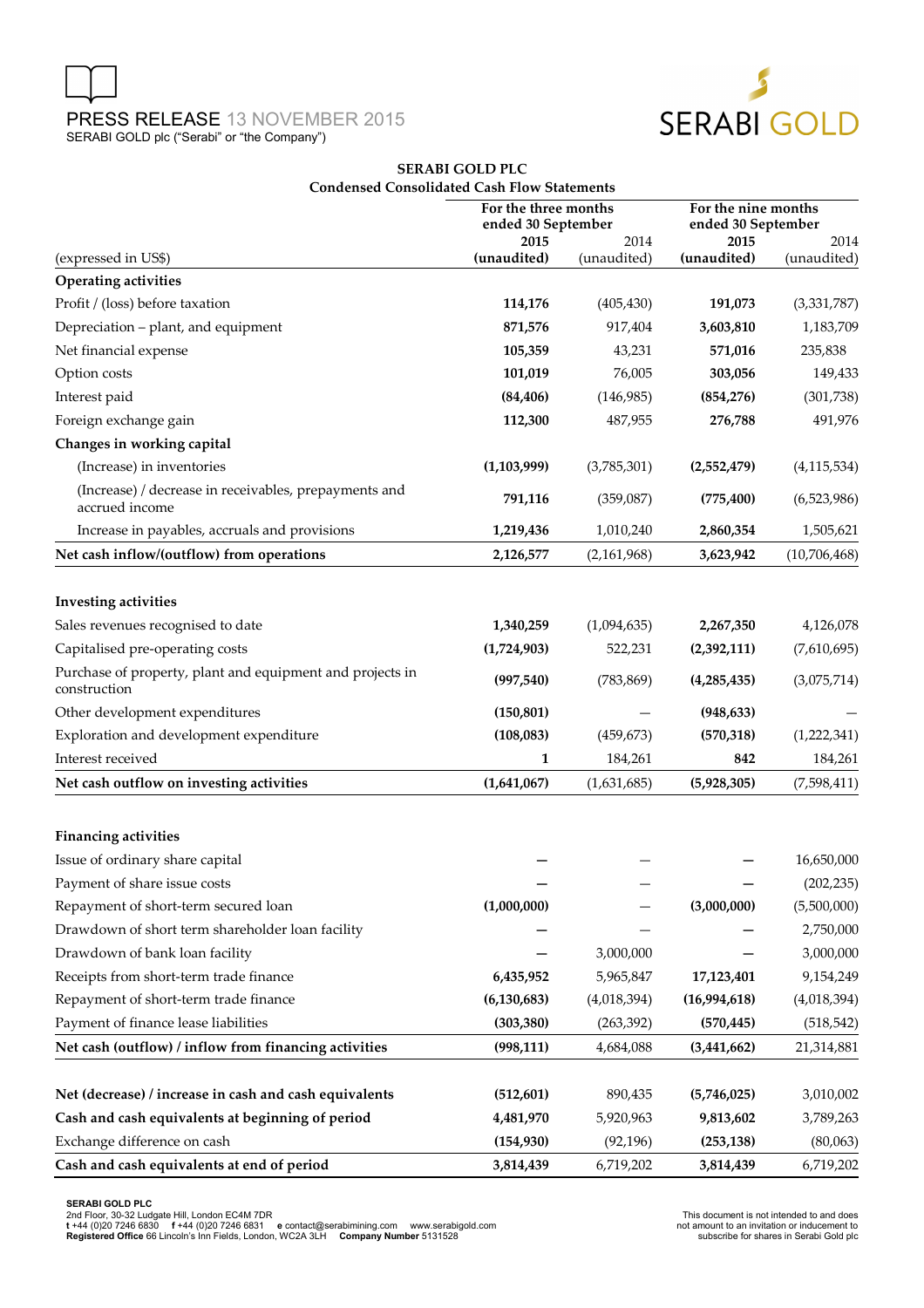



#### **Notes**

#### **1. General Information**

The financial information set out above does not constitute statutory accounts as defined in Section 434 of the Companies Act 2006. Whilst the financial information included in this announcement has been compiled in accordance with International Financial Reporting Standards ("IFRS") this announcement itself does not contain sufficient financial information to comply with IFRS. A copy of the statutory accounts for 2014 has been delivered to the Registrar of Companies. The full audited financial statements for the years end 31 December 2014 do comply with IFRS.

#### **2. Basis of Preparation**

The financial statements have been prepared in accordance with International Financial Reporting Standards ("IFRS") in force at the reporting date and their interpretations issued by the International Accounting Standards Board ("IASB") as adopted for use within the European Union and with IFRS and their interpretations issued by the IASB. The consolidated financial statements have also been prepared in accordance with those parts of the Companies Act 2006 applicable to companies reporting under IFRS. The financial statements do not constitute statutory accounts as defined in Section 434 of the Companies Act 2006.

It is not anticipated that the adoption in the future of the new or revised standards or interpretations that have been issued by the International Accounting Standards Board but are not yet effective will have a material impact on the Group's earnings or shareholders' funds. The Company has not adopted any new standards in advance of the effective dates.

#### *Going concern and availability of project finance*

The Group commenced gold production operations at the Palito Mine at the start of 2014 having completed the first phase construction of the gold recovery plant in December 2013. The operations during the first six months of 2014 were in a recommissioning and ramp-up phase. On 23 July 2014 the Group announced that with effect from 1 July 2014 the Palito mine had achieved Commercial Production. During the 3 months ended 30 September 2014, the Group completed work and commissioned the Carbon in Pulp ("CIP") leaching circuit allowing the Group to maximise the potential recovery of gold from the ore processed. The first "gold pour" of gold recovered from the CIP operations took place in October 2014. During the first nine months of 2015 the Group has been undertaking the initial development of its Sao Chico operation and for the remainder of 2015 plans to steadily increase the production of ore from Sao Chico for processing using the Palito gold process plant. The Group began processing of ore from its Sao Chico operation during April 2015.

On 3 March 2014 the Group completed a share placement raising gross proceeds of UK£10 million which provided additional working capital to the Group during the start–up phase of production at Palito and also to fund the initial development and further evaluation of the Sao Chico gold project. On 26 September 2014 the Group also entered into a US\$8 million secured loan facility which is required to be repaid in full on or before 31 March 2016 with the Sprott Resource Lending Partnership ("the Facility") providing additional working and development capital. The first tranche of US\$3 million of this Facility was drawdown on 26 September 2014 with the remaining tranches drawn down in full on 28 December 2014. The Group also makes use of a borrowing facility of US\$7.5 million to provide advance payment on sales of copper/gold concentrate. This current facility extends to 31 December 2015.

The Directors anticipate the Group now has access to sufficient funding for its immediate projected needs. The Group expects to have sufficient cash flow from its forecast production to finance its on-going operational requirements and to, at least in part, fund exploration and development activity on its other gold properties. However the forecasted cash flow projections for the next twelve months include a significant contribution arising from the Sao Chico development. As noted above, whilst development has commenced commercial production has yet to be declared. There are risks associated with the commencement of any new mining operation whereby unforeseen technical and logistical events result in additional time being required for commissioning or additional costs needing to be incurred, giving rise to the possibility that additional working capital may be required to fund these delays or additional capital requirements. Should additional working capital be required the Directors consider that further sources of finance could be secured within the required timescale. On this basis the Directors have therefore concluded that it is appropriate to prepare the financial statements on a going concern basis. However there is no certainty that such additional funds either for working capital or for future development will be forthcoming and these conditions indicate the existence of a material uncertainty which may cast significant doubt over the Group's ability to continue as a going concern and therefore that it may be unable to realise its assets and discharge its liabilities in the normal course of business. The financial statements do not include the adjustments that would result if the Group was unable to continue as a going concern.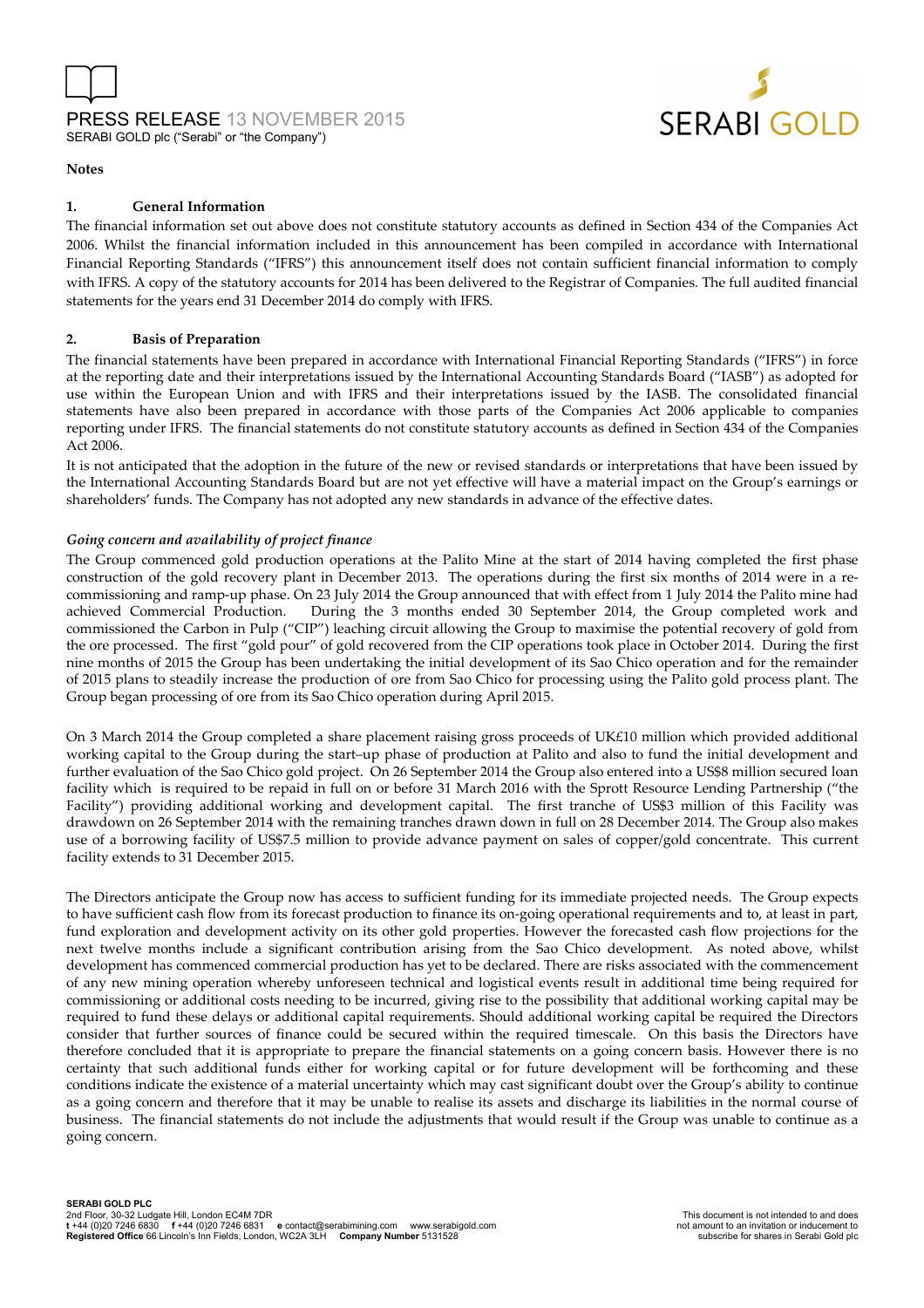



#### **3. Earnings per Share**

|                                                               | 3 months<br>ended 30<br>Sept 2015 | 3 months<br>ended 30<br>Sept 2014 | 6 months<br>ended 30<br>Sept 2015 | 9 months<br>ended 30<br>Sept 2014 | 12 months<br>ended 31<br>Dec 2014 |
|---------------------------------------------------------------|-----------------------------------|-----------------------------------|-----------------------------------|-----------------------------------|-----------------------------------|
| Profit/(loss) attributable to<br>ordinary shareholders (US\$) | 114,176                           | (405, 430)                        | 191,073                           | (3,331,787)                       | (174, 401)                        |
| Weighted average ordinary<br>shares in issue                  | 656,389,204                       | 656.389.204                       | 656,389,204                       | 611,700,559                       | 656,389,204                       |
| Basic profit/(loss) per share (US<br>cents)                   | 0.02                              | (0.06)                            | 0.03                              | (0.54)                            | (0.03)                            |
| Diluted ordinary shares in issue                              | 792,265,830(1)                    | 656.389.204                       | 792,265,830(1)                    | 611,700,559                       | 656,389,204                       |
| Diluted profit /(loss) per share<br>(US cents)                | 0.01                              | $(0.06)^{(2)}$                    | 0.02                              | $(0.54)^{(2)}$                    | $(0.03)^{(2)}$                    |

(1) Assumes exercise of 100,000,000 warrants and 35,876,626 options that have vested as of 30 September 2015.

(2) As the effect of dilution is to reduce the loss per share the diluted loss per share is considered to be the same as the basic loss per share.

#### **4. Post balance sheet events**

Between the end of the financial period and the date that these unaudited interim financial statements were approved by the Board, the Brazilian Real, the national currency of Brazil, following a 12 month period where its value declined by approximately 60% against the US dollar has shown some stability and slight strengthening. On 31 December 2014 the exchange rate for US\$1.00 was BrR\$2.6556. As at 30 September 2015 the exchange rate for US\$1.00 was BrR\$3.9722. As at 11 November 2015 the exchange rate for US\$1.00 was BrR\$3.7722. Many of the Group's assets and liabilities and in particular the value attributed to non-current assets are recorded in Brazilian Reais. The value of the Group's net assets and liabilities has been significantly impacted by the devaluation of the Brazilian Real during the first nine months of 2015. The Group sources a majority proportion of its operational consumables in Brazilian Reais and the salaries of all its Brazilian employees are denominated and paid in Brazilian Reais. Therefore the Group's operating costs are subject to variation as a result of movements in the exchange rate between the United States Dollar and the Brazilian Real.

Other than as set out above, between the end of the financial period and the date that the financial statements were approved by the board of directors there has been no item, transaction or event of a material or unusual nature likely, in the opinion of the directors of the company, to affect significantly the continuing operations of the company, the results of these operations, or the state of affairs of the company in future financial periods.